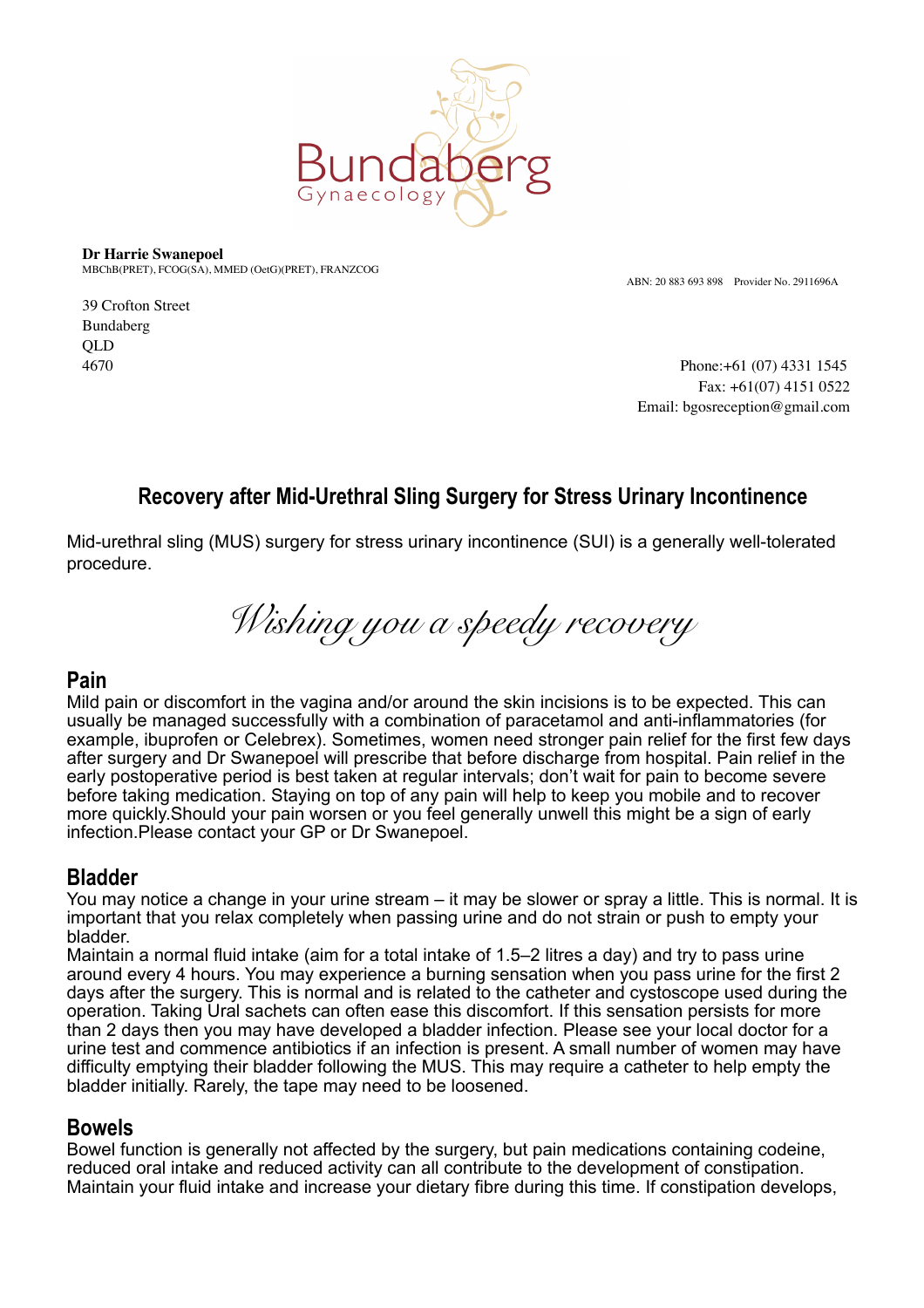taking simple laxatives such as Coloxyl,Movicol or lactulose (available over the counter), is usually adequate.

#### **Wound care**

During the surgery, a small incision is made just inside the vagina. There may be a small amount of bleeding from the vagina, which turns into a brownish discharge. This is usually present for days to a few weeks until the vaginal skin has healed. If the discharge increases in amount, becomes bright red or smells, please contact your GP or Dr Swanepoel as an infection may have developed. The small skin incisions will heal very quickly, and is covered by a thin layer of skin glue which will start pealing of at 2 weeks.

There are no sutures that need removal. Sometimes, as the sutures dissolve they can be seen as small pieces of loose thread in the discharge or when you wipe. This may be accompanied by a small amount of spotting.Clean water is good for the surgical wound and does not cause harm. However do not soak the wounds in water and shower instead of having a bath. Do not swim before 3-4 weeks.Wear loose clothing.

#### **Sexual activity**

Avoid sexual activity until your review with Dr Swanepoel. It is important that the vaginal skin incision has completely healed before you start sexual activity again.

#### **Physical activity**

For the first 4-6 weeks light activity only – no heavy lifting (not more than 15kg), no straining, no strenuous exercise. Following this gradually increase your activities, but listen to your body and if you feel tired then rest. General anaesthetic can continue to have an effect on your energy levels for weeks after the surgery.

#### **Driving**

You should not drive if you are taking strong painkillers or if you are not confident that you could perform an emergency stop if needed. As a general guide, avoid driving until you are pain free. Some insurance companies place restrictions on driving after surgery, so check your policy details.

### **Blood clots**

The risk of deep vein thrombosis/blood clots in the leg increases slightly after surgery. Continue to wear compression stockings until you are fully mobile. While it is important to rest following surgery, try not to have extended periods of inactivity. When sitting, or in bed, move your ankles and legs intermittently. Avoid crossing your legs. If you notice a swollen, red ,painful lower leg consult your GP.

#### **Return to work**

You should be ready to return to work 2–4 weeks after surgery. The timeframe depends on your recovery and the type of work you do. It is best to discuss this directly with Dr Swanepoel.

#### **Follow up**

A review appointment is usually scheduled at 6 weeks following surgery. Please phone our rooms at (07)43311545 if you are unsure about your follow visit.If you were on blood thinners (aspirin, clopidogrel) before your surgery, these can normally be commenced 24–48 hours postoperatively; however, this should be discussed with Dr Swanepoel.